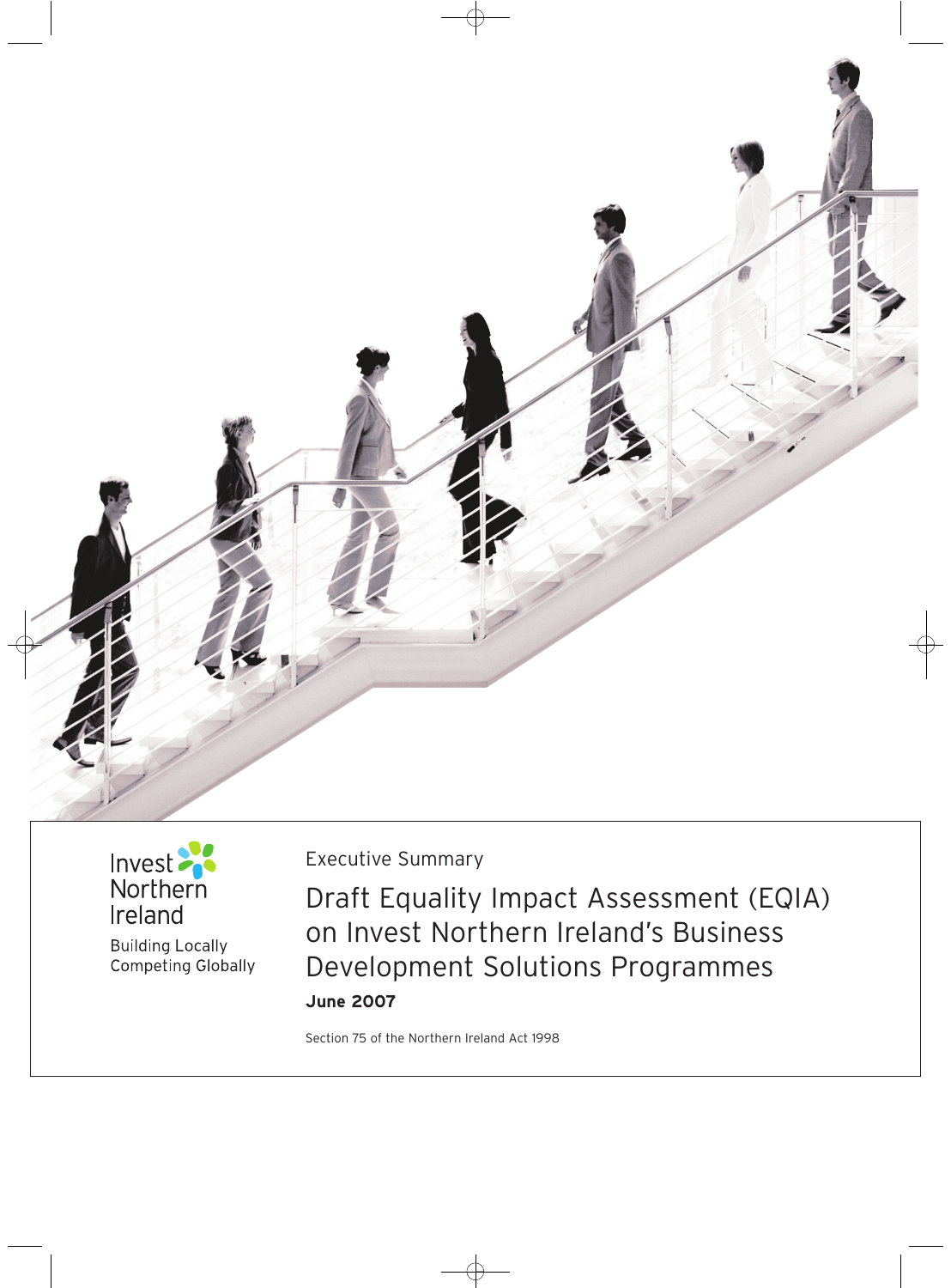Within Invest Northern Ireland's Equality Scheme, approved by the Equality Commission in November 2003, we gave a commitment to conduct an Equality Impact Assessment (EQIA) on our Business Development Solutions (BDS) portfolio of products.

Invest NI is committed to fully complying with its equality duties under Section 75 of the Northern Ireland Act 1998. This impact assessment is evidence of this commitment. The assessment has been based on the practical guidance for carrying out EQIAs issued by the Equality Commission in April 2001.

A copy of the full EQIA is available on our website at **www.investni.com/equality**  or can be requested from Invest NI's Equality Unit on **028 9069 8390**.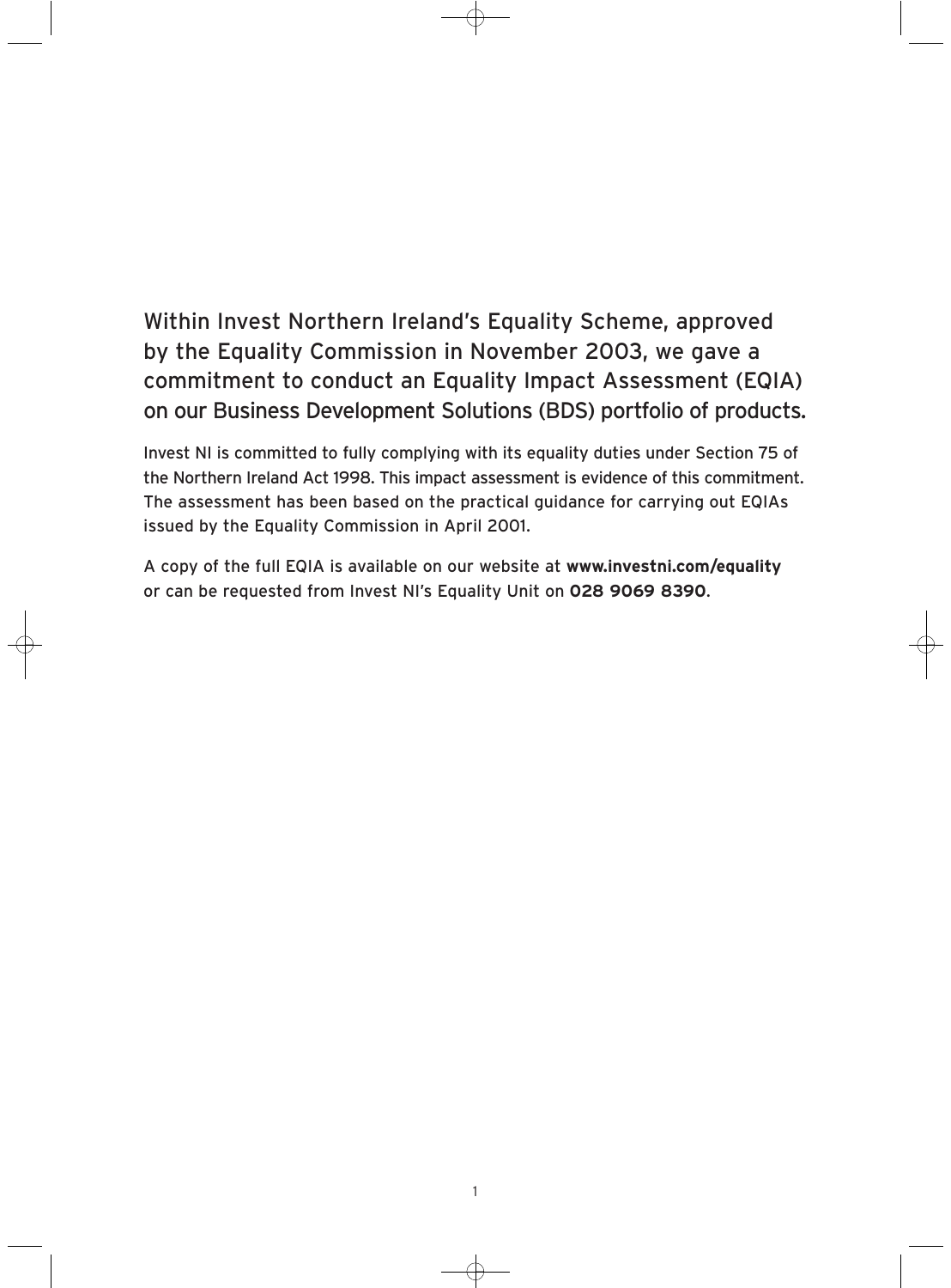# Policy Aim

Our Corporate Plan 2005 – 2008, outlines the following BDS actions:

- Assist our clients to become more competitive, encouraging them to be more entrepreneurial, innovative and internationally focused.
- Defining our clients more clearly, in effect, those companies which offer greatest potential to have a positive impact on the Northern Ireland economy; focusing our efforts on working with these clients.
- • Continue the shift from assisting projects that increase capacity to those that build value added, innovation and entrepreneurial capability.
- • Encourage the continued move from grant support to the use of repayable forms of assistance and private sources of finance.
- Increase the emphasis on attracting financial services and software development projects, for which Northern Ireland offers good opportunities.
- Prepare for the likely impact of the European Union's Review of Regional Aid.

Operating within the context of our mission and strategic objectives, the primary aim of Invest NI's Business Development Solutions Strategy is:

'To help companies grow by focusing on capability-building factors which will contribute to increasing competitiveness, international expansion and investing in research and development.'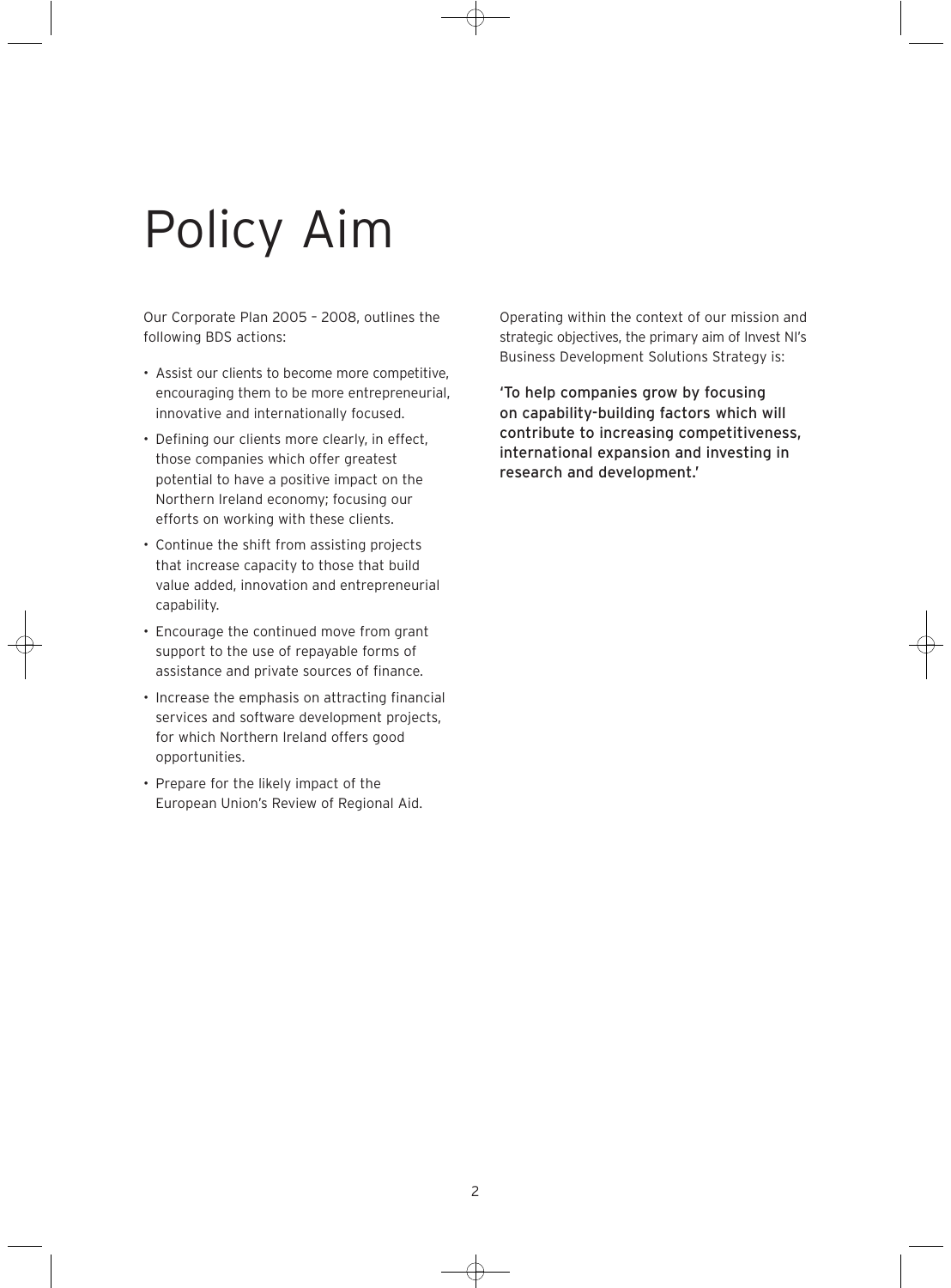### Consideration of Available Data and Research

This assessment takes account of a wide range of data and research findings including:

- • 2004 Monitoring Report No. 15: A Profile of the Northern Ireland Workforce. Equality Commission for Northern Ireland. www.equalityni.org/uploads/pdf/ MonRepNo15P1.pdf
- • Labour Market Bulletins 13 19. Department of Employment and Learning. www.delni.gov.uk/index/publications/ pubs-stats/labour-market-bulletin.htm
- • National Statistics Local Area Labour Force Surveys 2000 - 2003. www.statistics.gov.uk/llfs
- The BDS Brochure
- • Invest NI Corporate Plan 2005 2008
- • Invest NI Staff Profile Data
- • 2001 Census and 2005 mid-year estimates Data
- • Our in-house BDS programme assistance and investment information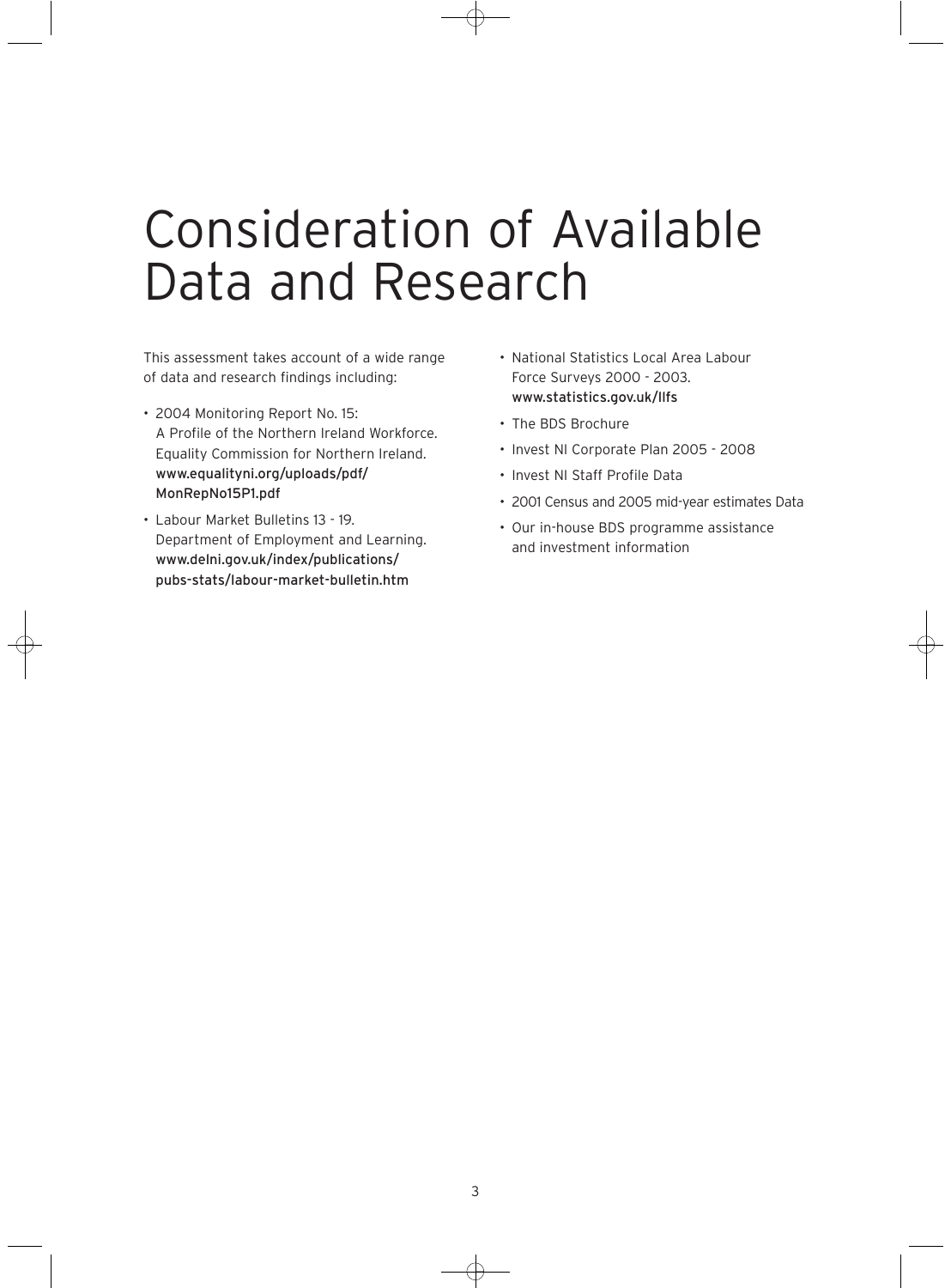### Preliminary Recommendations

The following BDS programmes and schemes have been considered in this assessment:

#### **• Strategic Development**

- Strategy Development Programme
- Design Service
- Property Solutions
- Business Information Services
- European Information Centre

#### **• People Development**

- People Excellence Diagnosis
- Business Improvement Training Programme (formerly Company Development Programme)
- Other Capability Support Measures

#### **• Technology and Process Development**

- Management Information Scheme
- Broadband Initiative
- ICT Advisors
- E-Process
- E-Solutions Demo Centre Advisory Services
- Process Excellence

#### **• Technical and Sustainable Development**

- Carbon Trust Energy Programme
- Environmental Awareness Programme
- Green Technology Initiative
- Technical Advisory Unit
- CE Marking Programme
- Business Innovation Link
- Technical Information Services

#### **• Research and Development**

- IRTD Centres of Excellence
- Proof of Concept
- START
- Foresight
- EU Framework Programme
- NITECH Fund
- Compete
- Product/Process Development Programme
- SMART
- Higher Education Innovation Fund
- Knowledge Transfer Partnership (aka Teaching Company Scheme)
- Defence Diversification Agency
- RTD Networking
- Innovation Relay Centre

#### **• Passport to Export**

- Export Skills and Knowledge
- Graduate Placement Programmes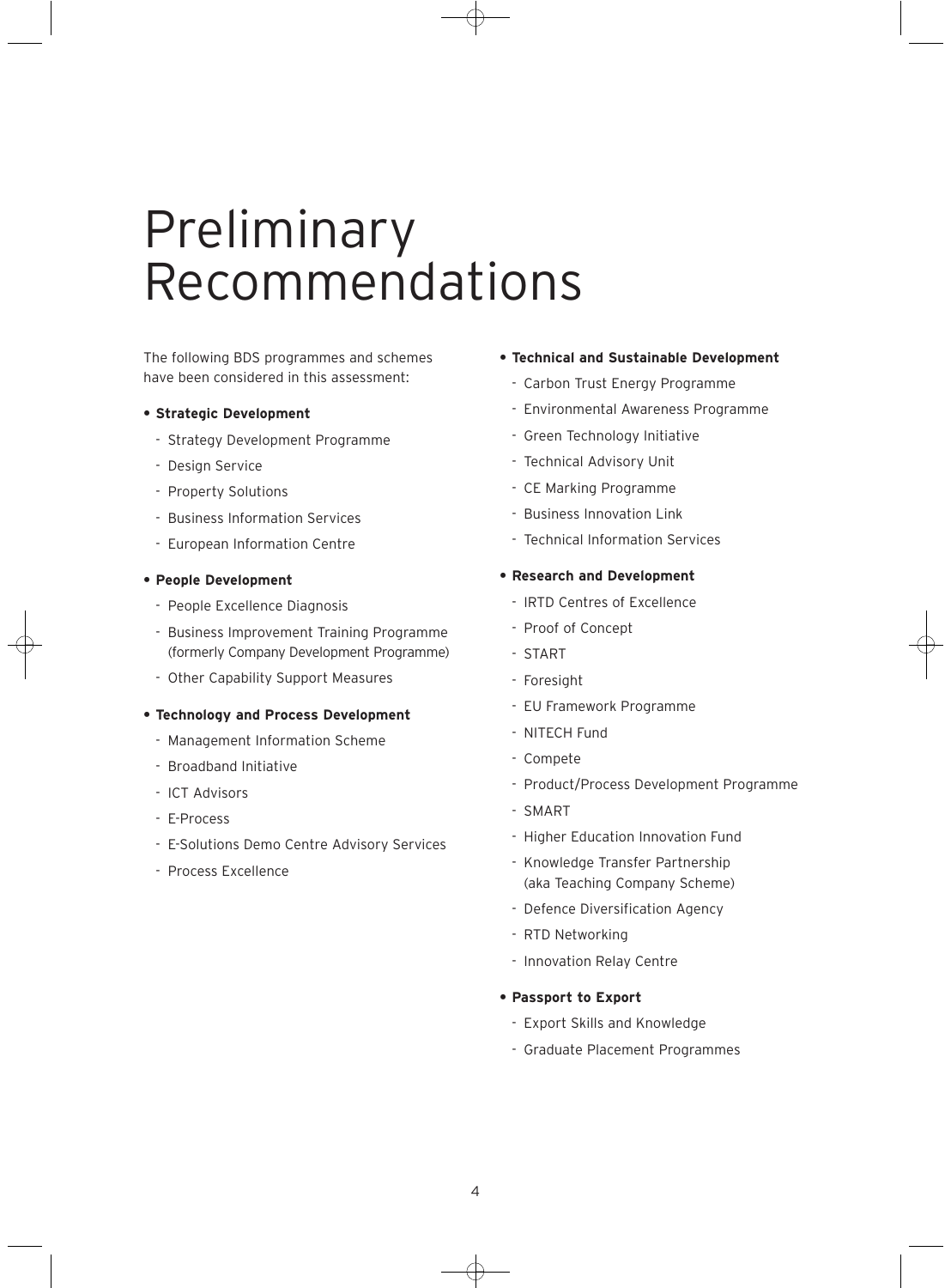As a result of this EQIA the following recommendations have been proposed:

- 1. Assess the most appropriate way of setting up an effective equality monitoring strategy in conjunction with the Equality Commission for Northern Ireland.
- 2. Where a programme or scheme has introduced additional criteria to the established requirements then these should be clearly defined and set out and any potential adverse impacts associated with these must be considered.
- 3. Where any BDS programme deliberately targets certain groups then the rationale for this must be clear. A review of programme accessibility will also be undertaken to ensure consistency.
- 4. Ongoing training of front line staff and in particular Client Executives in s75 is essential.

Where external consultants are employed then their responsibilities under s75 must also be made clear and include any training requirements.

- 5. Each programme must make clear in all documentation that materials can be made available in alternative formats where necessary and on request.
- 6. Marketing of BDS programmes and services among minority communities will be considered as part of a broader positive action programme.
- 7. All application forms must use a format with clear fonts, layout, and colours etc. that are accessible to those with special needs.

These measures, when implemented, should further equality of opportunity generally, in compliance with Invest NI's obligations under Section 75 of the Northern Ireland Act 1998.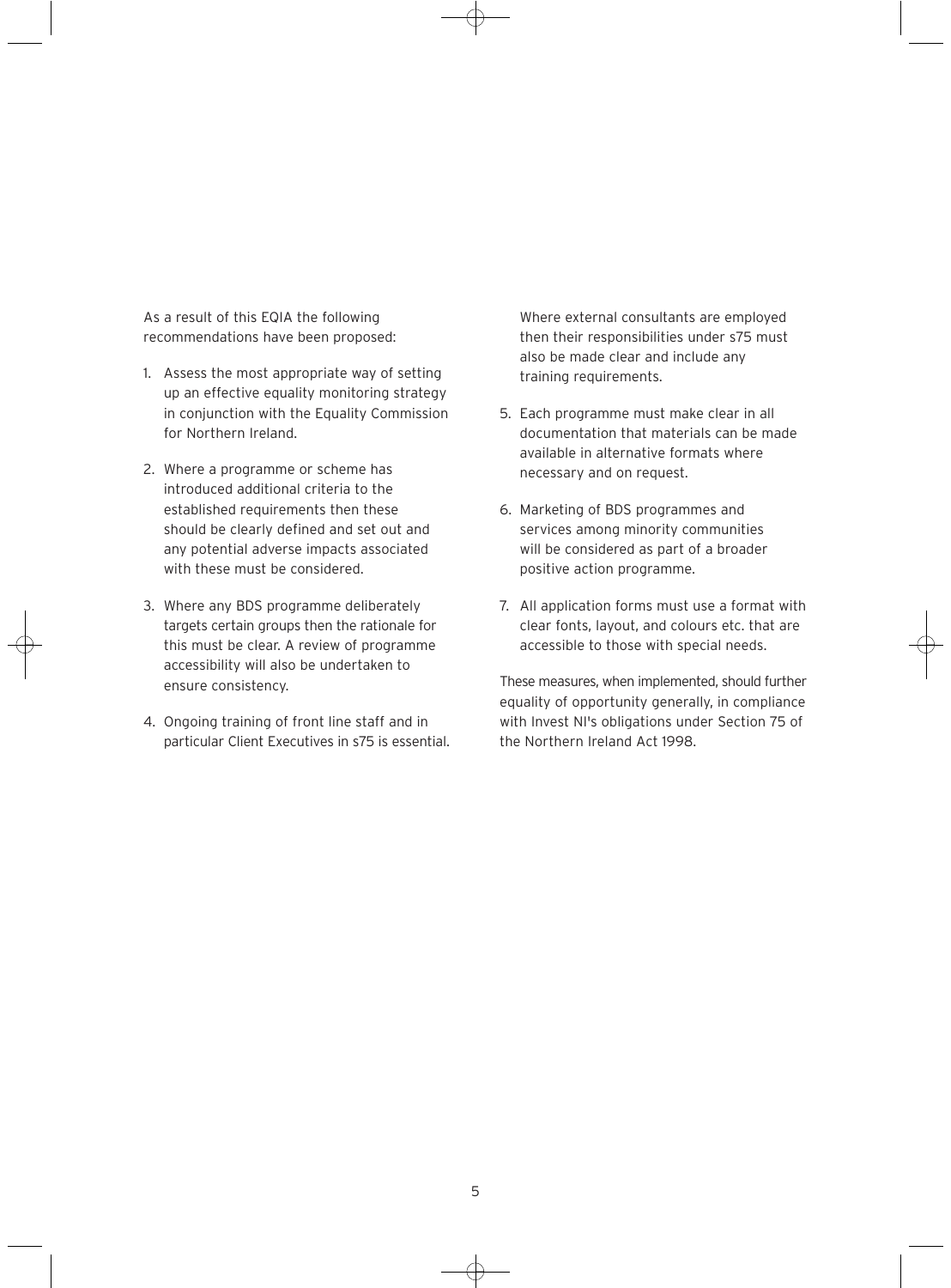## Formal Consultation

Invest NI wishes to consult as widely as possible on the findings included in this EQIA, together with the preliminary recommendations offered above. The following actions are proposed:

- This executive summary will be issued to all consultees listed in our Equality Scheme and to any members of the public on request.
- • A prominent advertisement will be placed in the Belfast Telegraph, Irish News and Newsletter inviting the public to comment on this matter in accordance with normal practice.
- • A copy will be posted on Invest NI's website and on the intranet.
- • Individual consultation meetings will be arranged with staff on request and with representatives of particular interest groups if required.

The arrangements for consultation are being coordinated by the Equality Unit to whom all enquiries should be made:

Pamela Marron / Lynsay McConnell The Equality Unit 3rd Floor, Bedford Square Bedford Street Belfast BT2 7ES

T : 028 9069 8390 F : 028 9043 6536 Textphone : 028 9069 8585 E-mail : equality@investni.com

**The closing date for responses is 12th October 2007.**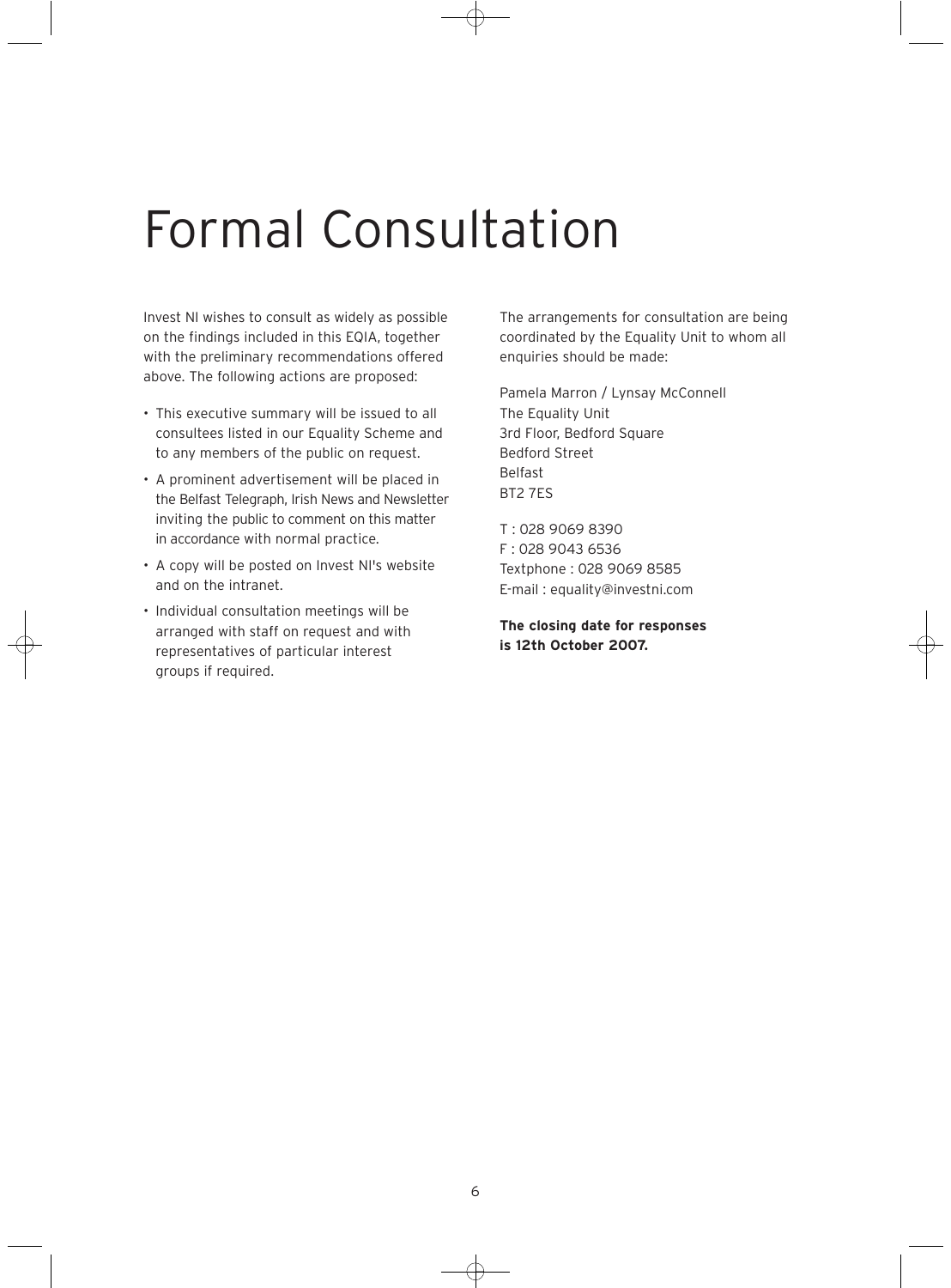## Decision by the Public Authority

Following the formal consultation period and consideration of the findings from the consultation, Invest NI will reach a decision in terms of the EQIA process and the final BDS policies and will ensure that such decisions are implemented.

## Publication of Results of Equality Impact Assessment

The outcomes of this EQIA will be published in the press and will also be posted on Invest NI's website. It will be made available in different formats on request where appropriate.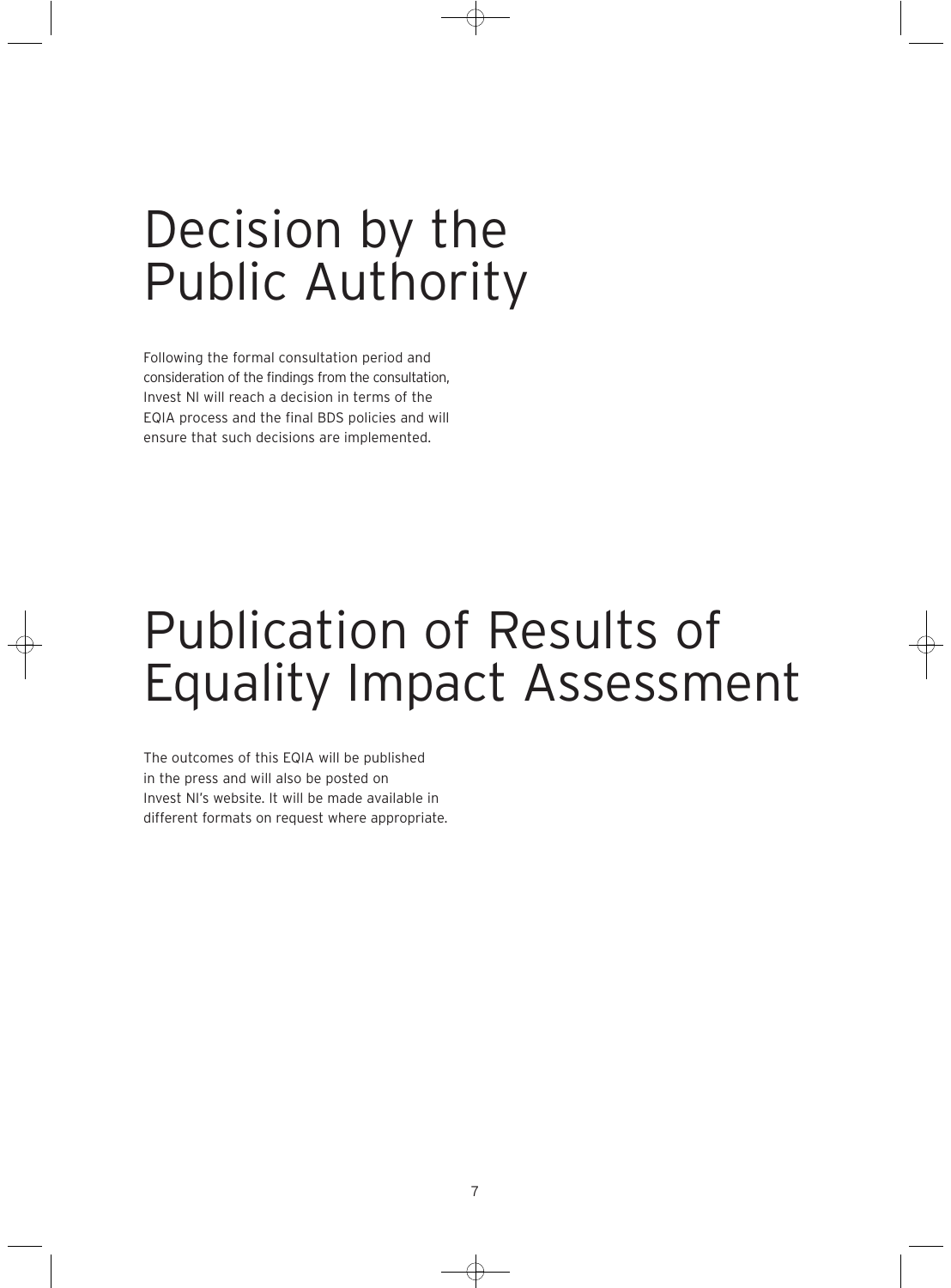If you require this brochure in an alternative format (including Braille, disk, audio cassette or in minority languages to meet the needs of those whose first language is not English) then please contact:

### **Invest NI's Equality Team**

T : 028 9069 8390 Textphone : 028 9069 8585 E-mail : equality@investni.com

A copy of the full EQIA is available on our website at www.investni.com/equality or can be requested from Invest NI's Equality Team.